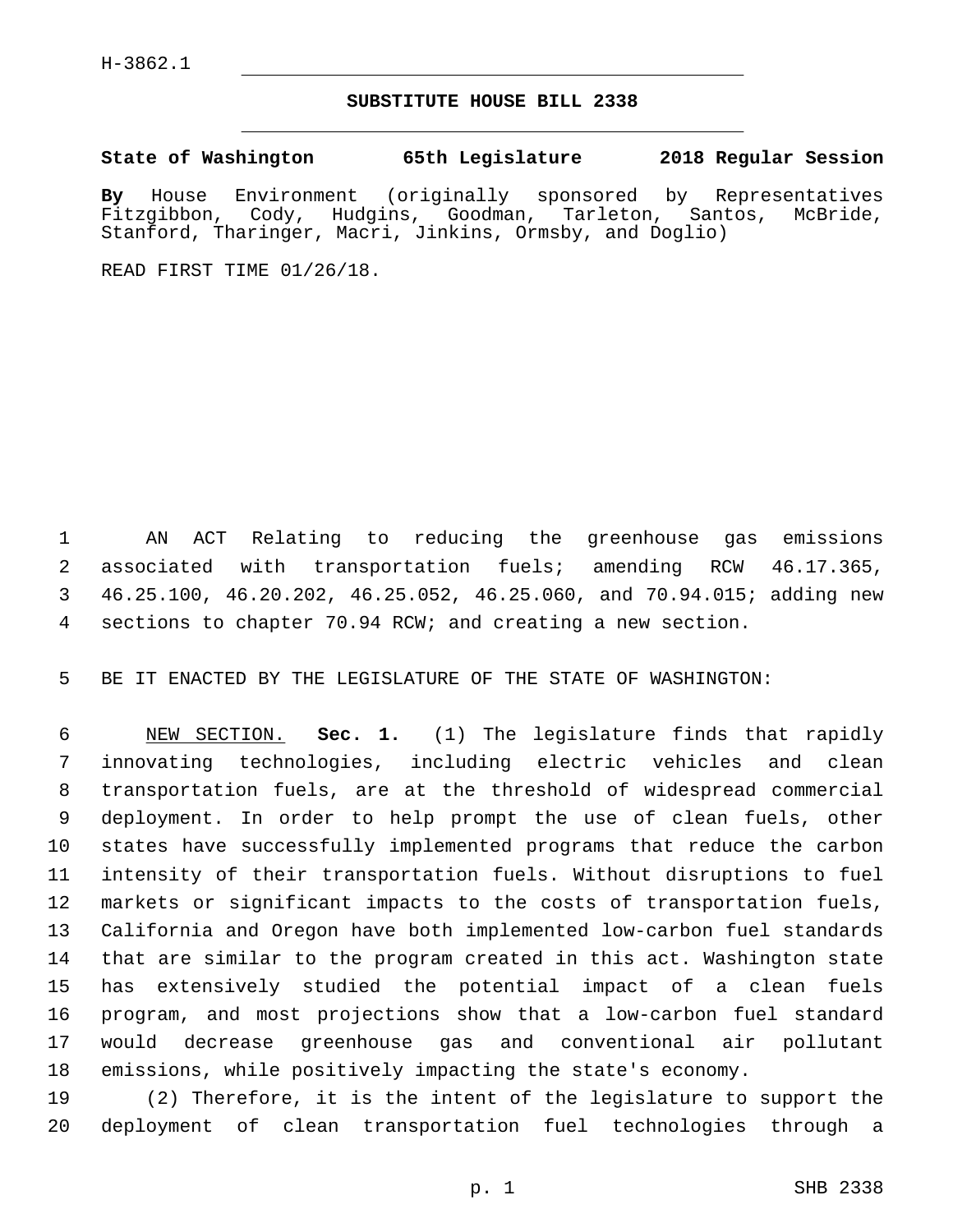carefully designed program that reduces the carbon intensity of fuel 2 used in Washington, in order to:

 (a) Reduce levels of conventional air pollutants from diesel and 4 qasoline that are harmful to public health;

 (b) Reduce greenhouse gas emissions associated with transportation fuels, which are the state's largest source of 7 greenhouse gas emissions; and

 (c) Create jobs and spur economic development based on innovative 9 clean fuel technologies.

 NEW SECTION. **Sec. 2.** The definitions in this section apply throughout this section and sections 3 through 7 of this act unless the context clearly indicates otherwise.

 (1) "Carbon dioxide equivalents" has the same meaning as defined 14 in RCW 70.235.010.

 (2) "Clean fuels program" means the requirements established by 16 this act.

 (3) "Credit" means a unit of measure generated when a fuel with a carbon intensity that is less than the applicable standard adopted by the department under section 3 of this act is produced, imported, or dispensed for use in Washington, such that one credit is equal to one 21 metric ton of carbon dioxide equivalents.

 (4) "Deficit" means a unit of measure generated when a fuel with a carbon intensity that is greater than the applicable standard adopted by the department under section 3 of this act is produced, imported, or dispensed for use in Washington, such that one deficit is equal to one metric ton of carbon dioxide equivalents.

 (5) "Electric utility" means a consumer-owned utility or investor-owned utility, as those terms are defined in RCW 19.29A.010.

 (6) "Greenhouse gas" has the same meaning as defined in RCW 70.235.010.30

 (7) "Motor vehicle" has the same meaning as defined in RCW 32 46.04.320.

 (8) "Transportation fuel" means electricity and any liquid or gaseous fuel sold, supplied, offered for sale, or used for the propulsion of a motor vehicle or that is intended for use for 36 transportation purposes.

 NEW SECTION. **Sec. 3.** (1) The department shall adopt rules that limit the greenhouse gas emissions per unit of fuel energy (carbon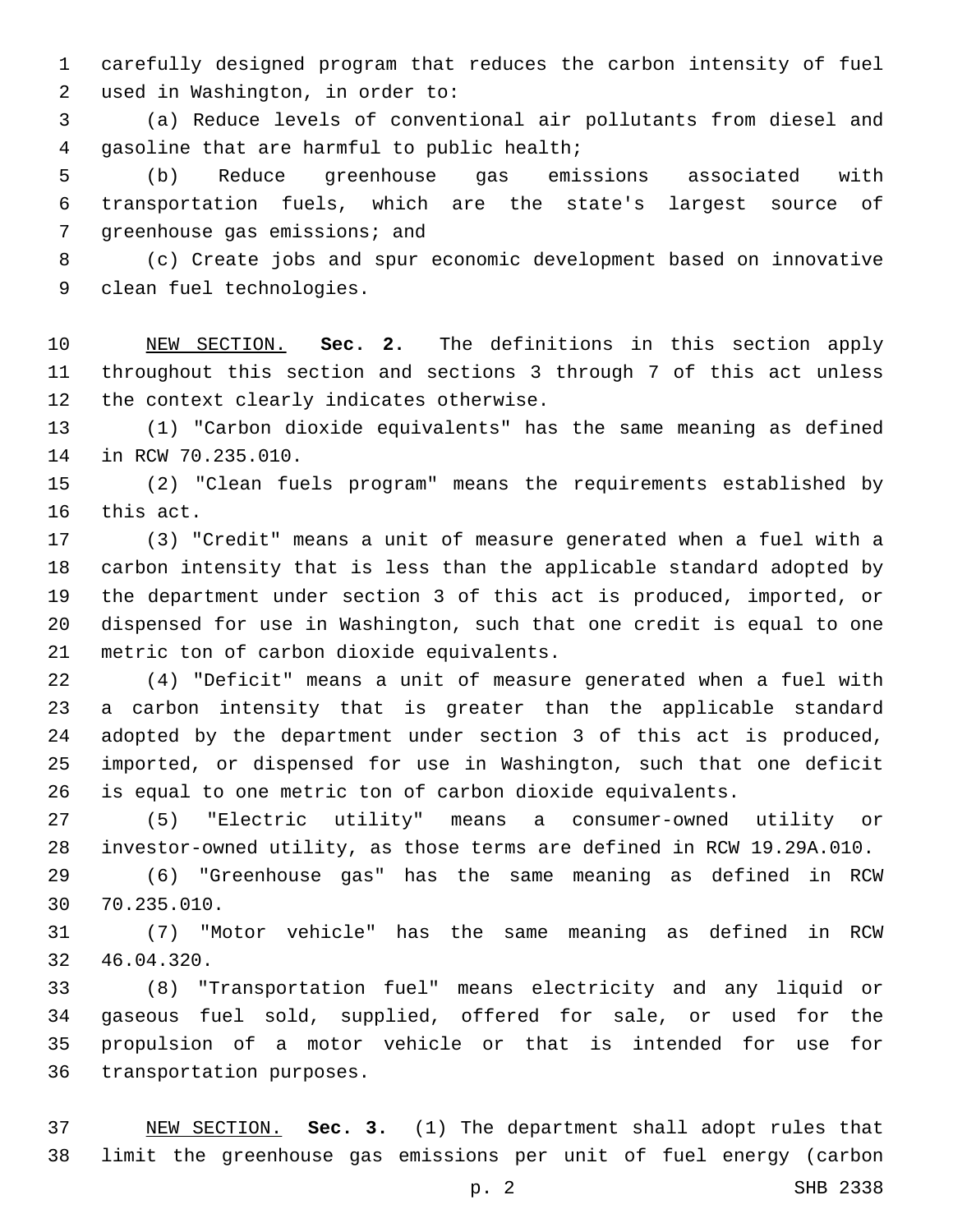intensity) in transportation fuels used in Washington. The rules adopted under this section must limit the greenhouse gas emissions attributable to each unit of the fuels to ten percent below 2017 levels by 2028. Transportation fuels exported from Washington are not subject to these greenhouse gas emissions reduction requirements. The rules must establish a start date for the clean fuels program of January 1, 2020. To the extent the requirements of this act conflict with the requirements of chapter 19.112 RCW, the requirements of this 9 act prevail.

 (2) The direction to the department to adopt rules under this section is not an acknowledgment, denial, or limitation of any authority of the department that existed prior to the effective date of this section to adopt rules related to the greenhouse gas emissions intensity of fuel under other provisions of this chapter including, but not limited to, RCW 70.94.151 and 70.94.331.

 NEW SECTION. **Sec. 4.** (1) The rules adopted by the department to achieve the greenhouse gas emissions reductions per unit of fuel energy specified in section 3 of this act must include, but are not limited to, the following:

 (a)(i) Standards for greenhouse gas emissions attributable to the transportation fuels throughout their life cycles, including but not limited to emissions from the production, storage, transportation, and combustion of transportation fuels and from changes in land use associated with transportation fuels. The standards adopted under this section may also address the efficiency of a fuel as used in a powertrain as compared to a reference fuel. In establishing the standards under this subsection, the department may consider and rely on carbon intensity calculations for transportation fuels used by similar programs in other states. If the department determines that it is necessary for purposes of accurately measuring greenhouse gas emissions associated with transportation fuels, the department may require transportation fuel suppliers to submit greenhouse gas emissions data that is different from or additional to the greenhouse gas emissions data reported under RCW 70.94.151(5)(a)(iii);

 (ii) The standards in (a)(i) of this subsection must measure greenhouse gas emissions associated with electricity based on a mix of generation resources specific to each electric utility participating in the clean fuels program. If the department determines that it is necessary for purposes of accurately measuring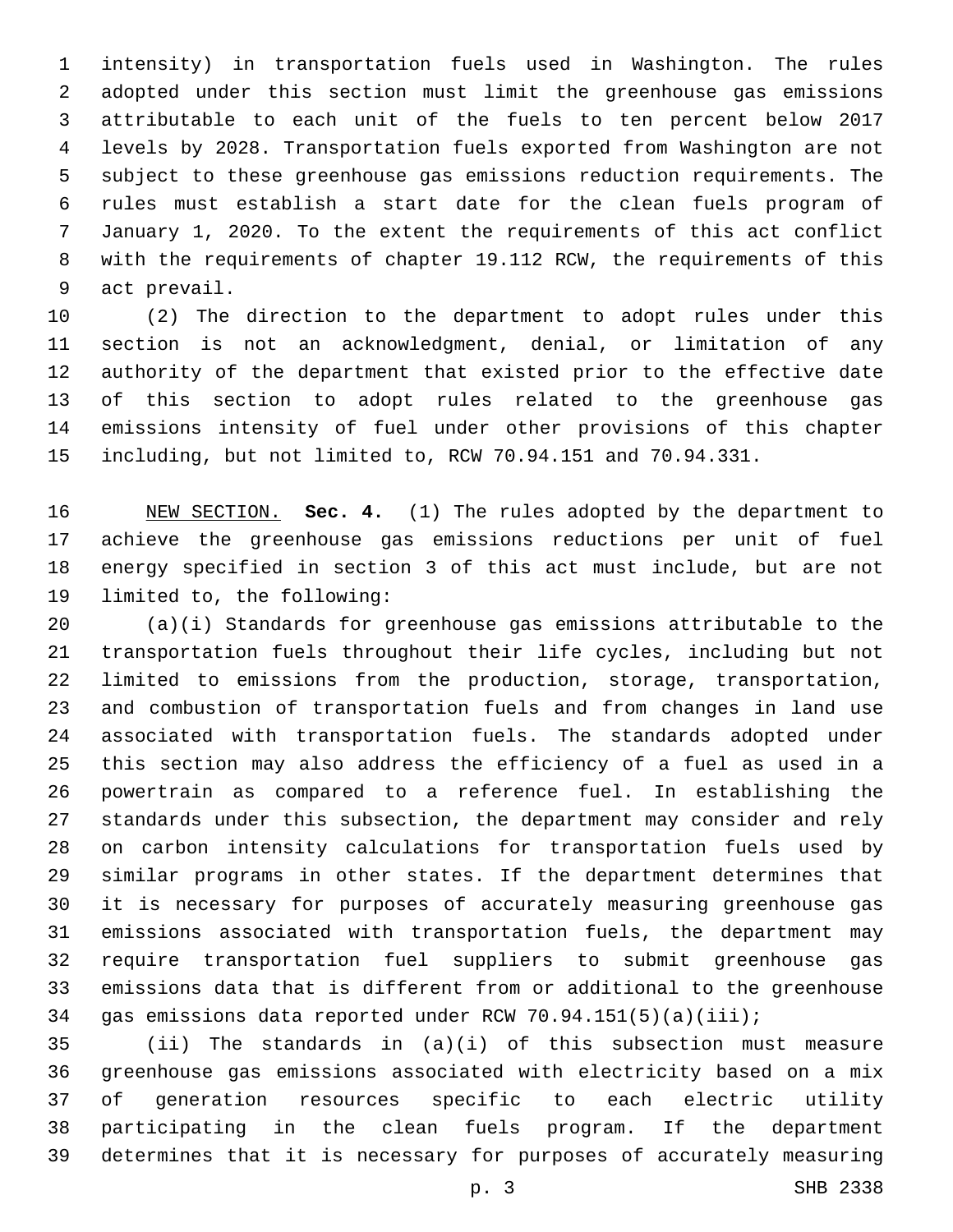greenhouse gas emissions associated with electricity supplied by an electric utility, the department may require electric utilities participating in the clean fuels program to submit greenhouse gas emissions data that is different from or additional to the fuel mix disclosure information submitted under chapter 19.29A RCW;

 (iii) The rules adopted under this section must also include procedures for setting and adjusting the amounts of greenhouse gas emissions per unit of fuel energy that is assigned to transportation 9 fuels under  $(a)(i)$  of this subsection;

 (b) Provisions allowing for the achievement of limits on the greenhouse gas emissions intensity of transportation fuels in section 3 of this act to be achieved by any combination of transportation 13 fuels capable of meeting such standards;

 (c) Criteria and processes for the establishment of delayed implementation deadlines, if the department deems the delays to be 16 necessary to ensure adequate fuel supplies;

 (d) Exemptions for transportation fuels that are used in volumes 18 below thresholds adopted by the department;

 (e) Exemptions for transportation fuels used for the propulsion 20 of aircraft, vessels, or railroad locomotives;

 (f) Cost containment mechanisms, including but not limited to procedures that provide a means of compliance with the clean fuels program requirements in the event that a regulated person has not been able to acquire sufficient volumes of credits at the end of a compliance period;

 (g)(i) Methods for assigning compliance obligations and tracking tradable credits that denote the generation, import, distribution, or acquisition of units of transportation fuel with associated life- cycle greenhouse gas emissions lower than the per-unit standard established in section 3 of this act. Transportation fuels with associated greenhouse gas emissions exceeding eighty percent of the standard established in section 3 of this act are not eligible to 33 qenerate credits under the clean fuels program;

 (ii) Mechanisms that allow credits to be traded and to be banked 35 for future compliance periods;

 (iii) Procedures for verifying the validity of credits and 37 deficits generated under the clean fuels program;

 (h) Requirements that producers or importers of transportation fuels that equal or exceed the per-unit standard established in section 3 of this act participate in the clean fuels program;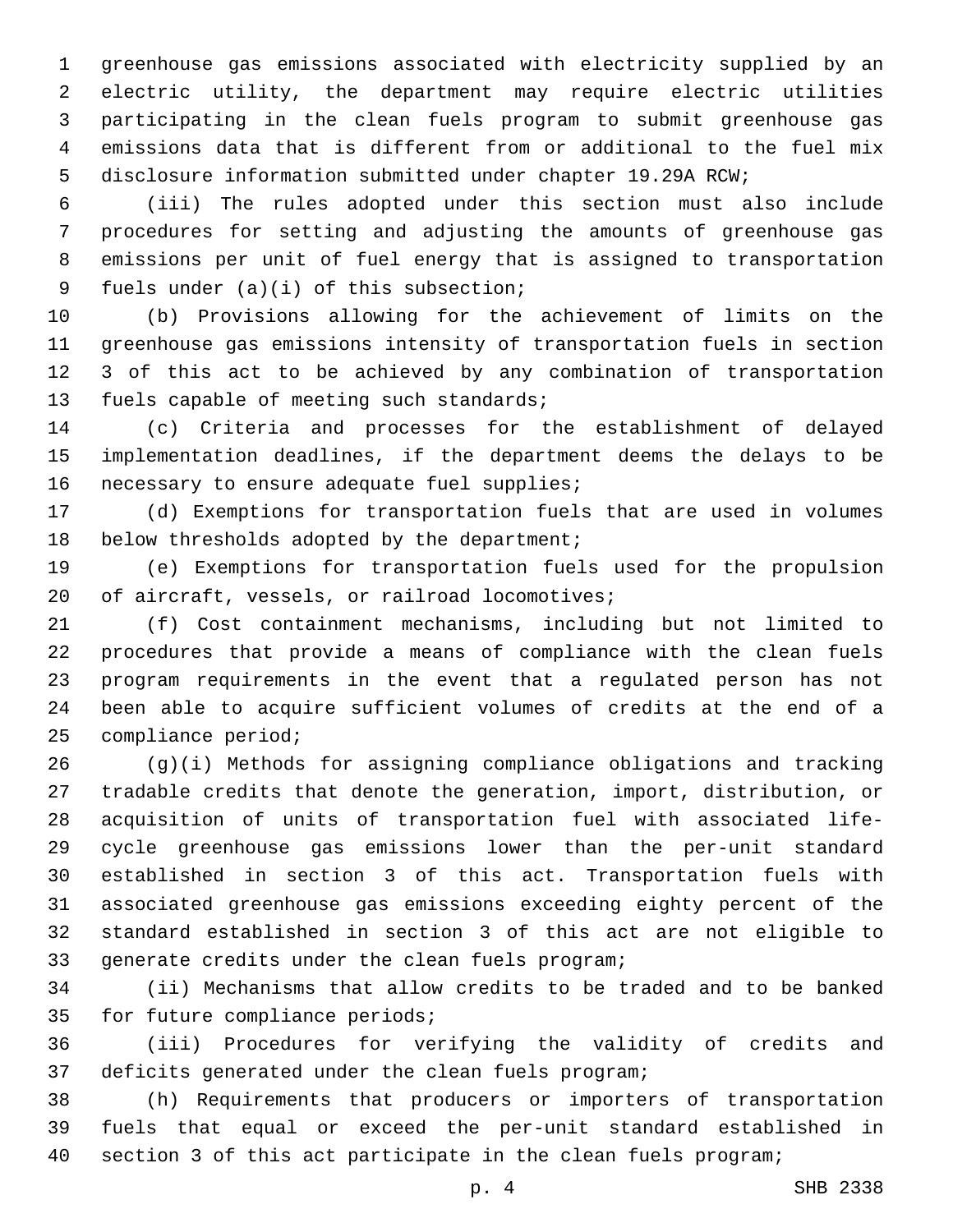(i) Mechanisms to elect to participate in the clean fuels program for persons associated with the supply chains of transportation fuels that do not equal or exceed the per-unit standard established in section 3 of this act, including producers, importers, distributors, 5 or retailers of such fuels;

 (j) Mechanisms for persons associated with the supply chains of transportation fuels that are used for purposes that are exempt from the clean fuels program compliance obligations, including but not limited to fuels used by aircraft, vessels, and railroad locomotives, to elect to participate in the clean fuels program;

 (k) Authority for the department to designate an entity to aggregate and use unclaimed credits associated with persons that elect not to participate in the clean fuels program under (i) of this subsection.

 (2) Except where otherwise provided in sections 2 through 7 of this act, the department should seek to adopt rules that are consistent with the regulatory standards, exemptions, reporting obligations, and other clean fuels program compliance requirements of other states that have adopted low carbon fuel standards or similar greenhouse gas emissions requirements applicable specifically to 21 transportation fuels.

 (3) In adopting rules under this section, the department must consider whether actions taken or credits generated under the clean fuels program are eligible for purposes of compliance with the clean air rule, chapter 173-442 WAC as of the effective date of this section, and whether actions taken or emissions reduction units generated under the clean air rule may be used for purposes of 28 compliance with this section.

 NEW SECTION. **Sec. 5.** (1)(a) Each producer or importer of transportation fuels whose associated greenhouse gas emissions are greater than or equal to the per-unit standard established in section 3 of this act must register with the department.

 (b) Producers and importers of other transportation fuels must register with the department if they elect to participate in the clean fuels program.35

 (2) Each transaction transferring ownership of transportation fuels for which clean fuels program participation is mandated or has been chosen must be accompanied by documentation assigning the clean

p. 5 SHB 2338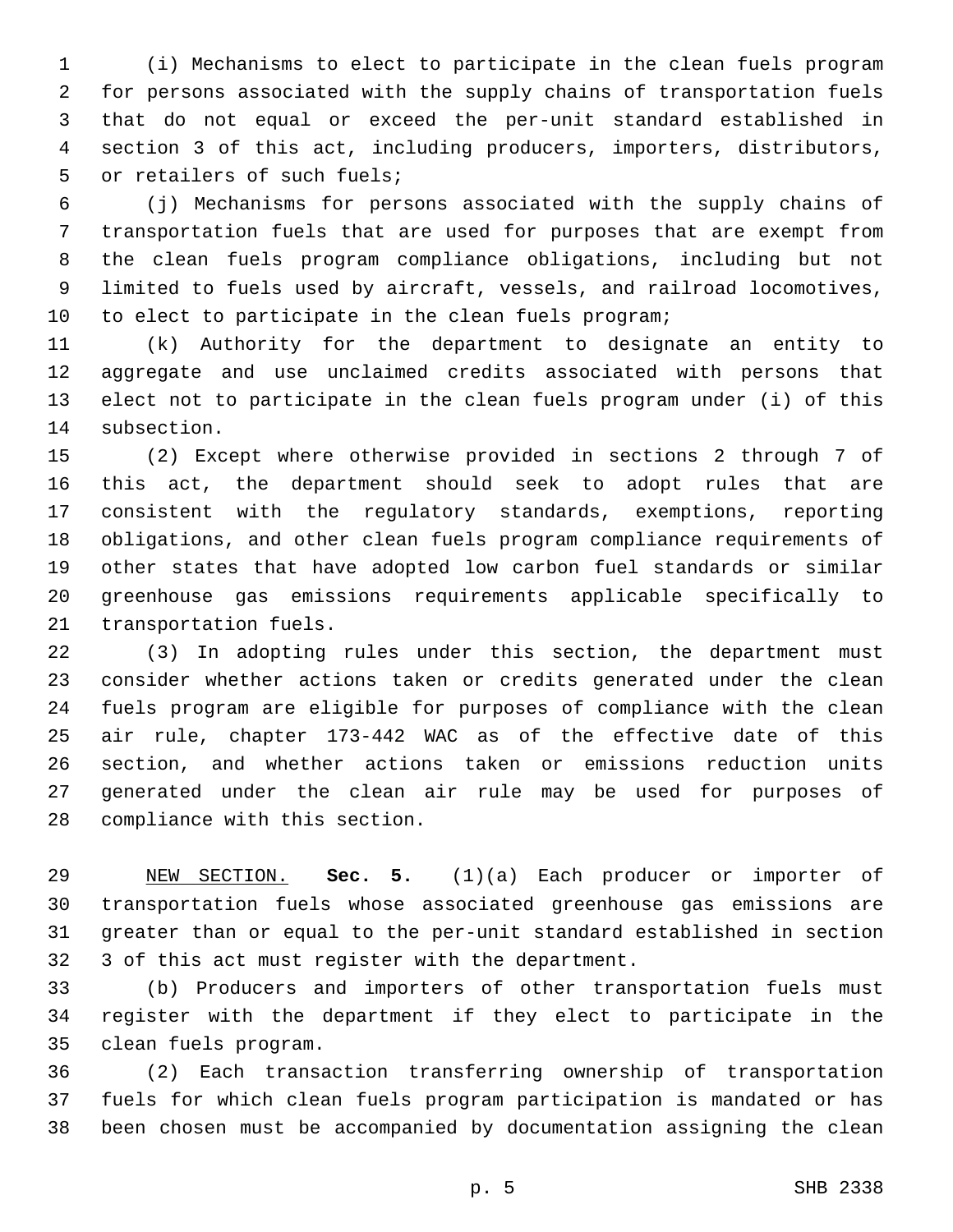fuels program compliance responsibility associated with the fuels, 2 including the assignment of associated credits.

 (3) The department may adopt rules requiring the periodic reporting of information to the department by producers and importers of transportation fuels participating in the clean fuels program.

 NEW SECTION. **Sec. 6.** (1)(a) Twenty-five percent of the revenues generated by an electric utility from credits earned under the clean fuels program must be expended by the electric utility on transportation electrification projects. These transportation electrification projects must be located within a federally designated nonattainment or maintenance area if such a nonattainment or maintenance area is within the service area of the utility.

 (b) The department may adopt requirements for the expenditure of revenues from credits earned under the clean fuels program that are applicable to the seventy-five percent of revenues not subject to the 16 requirements of  $(a)$  of this subsection.

 (c) Electric utilities that elect to participate in the clean fuels program must annually provide information to the department accounting for and briefly describing all expenditures of revenues generated from credits earned under the clean fuels program.

 (2) All penalties recovered under this chapter for violations of the clean fuels program requirements must be paid into the state treasury and credited to the air pollution control account established in RCW 70.94.015. After deductions of amounts necessary to cover the department's administrative and enforcement expenses, the department must use penalty moneys to provide grants to local governments in federally designated nonattainment and maintenance areas for transportation electrification projects.

 NEW SECTION. **Sec. 7.** (1) Beginning April 1, 2021, and each April 1st thereafter, the department must submit a report to the legislature, consistent with RCW 43.01.036, that includes the following information regarding the previous calendar year of clean fuels program activities:

 (a) The number of credits and deficits generated by entities 35 participating in the clean fuels program;

 (b) The volumes, and mean prices per unit of energy, of each transportation fuel used to comply with the requirements of the clean 38 fuels program; and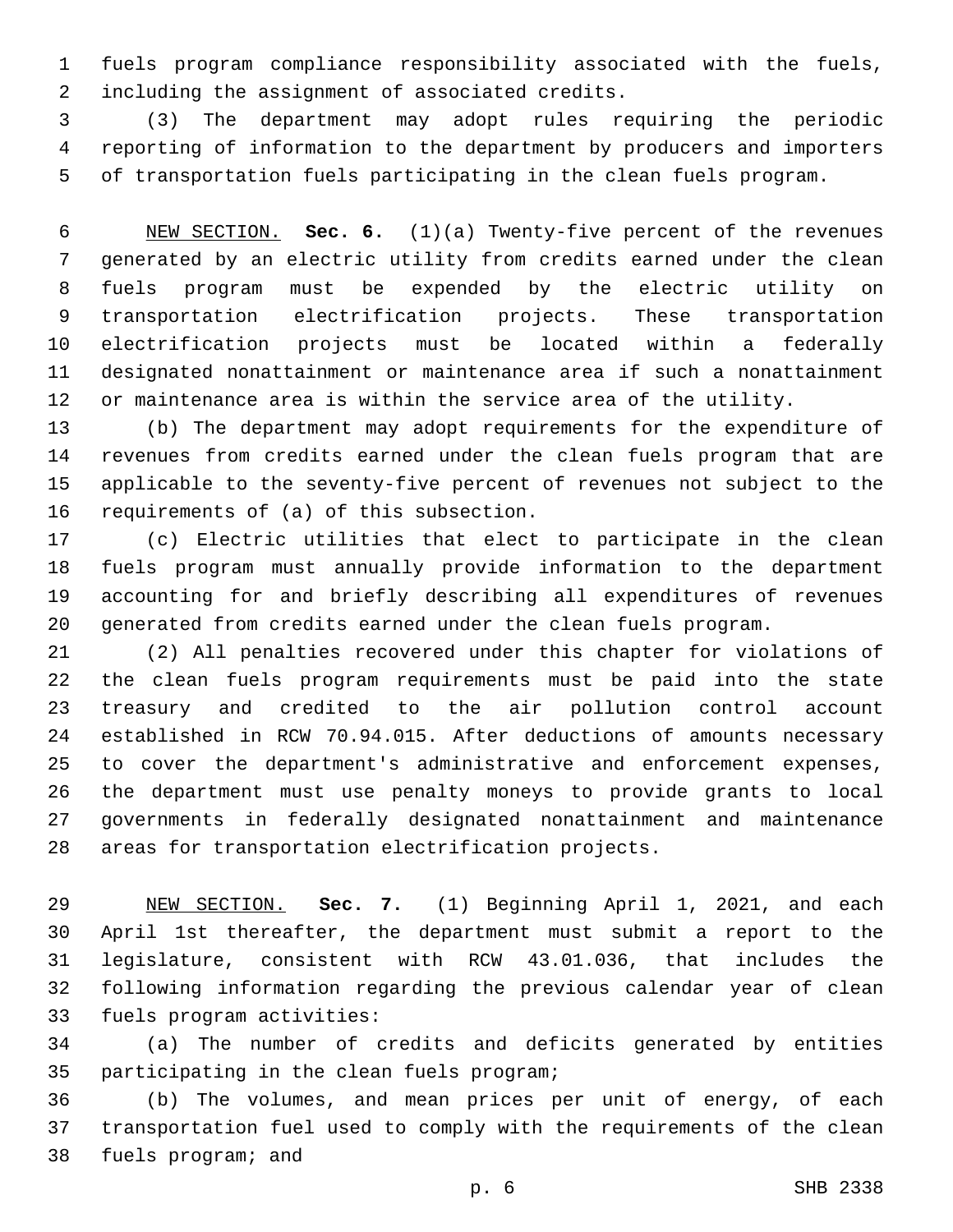(c) Recommendations, in the form of draft legislation, for any changes to sections 2 through 6 of this act that are needed in order to more efficiently achieve the greenhouse gas emissions reduction 4 qoals of the clean fuels program.

 (2) By December 1, 2026, the joint legislative audit and review committee must analyze the impacts of the initial five years of clean fuels program implementation, and must submit a report summarizing the analysis to the legislature. The analysis must include, at 9 minimum, the following components:

 (a) Quantitative and qualitative costs and benefits, including environmental and public health costs and benefits, of complying with the rules adopted under this act for regulated parties and persons that voluntarily participate in the clean fuels program;

 (b) Calculations of the total greenhouse gas emissions avoided as a result of the requirements of the clean fuels program;

 (c) An assessment of the impact of the clean fuels program on volumetric prices of gasoline, diesel, and other transportation fuels 18 in Washington;

 (d) A summary of the estimated total statewide costs and benefits attributable to the clean fuels program, including state agency administrative costs and regulated entity compliance costs, per ton of greenhouse gas emissions reductions achieved by the clean fuels 23 program; and

 (e) The current and projected future availability of fuels with 25 low associated greenhouse gas emissions.

 **Sec. 8.** RCW 46.17.365 and 2015 3rd sp.s. c 44 s 202 are each 27 amended to read as follows:

 (1) A person applying for a motor vehicle registration and paying 29 the vehicle license fee required in RCW  $46.17.350(1)$  (a), (d), (e), (h), (j), (n), and (o) shall pay a motor vehicle weight fee in addition to all other fees and taxes required by law.

 (a) For vehicle registrations that are due or become due before 33 July 1, 2016, the motor vehicle weight fee:

(i) Must be based on the motor vehicle scale weight;

 (ii) Is the difference determined by subtracting the vehicle license fee required in RCW 46.17.350 from the license fee in Schedule B of RCW 46.17.355, plus two dollars; and

(iii) Must be distributed under RCW 46.68.415.

p. 7 SHB 2338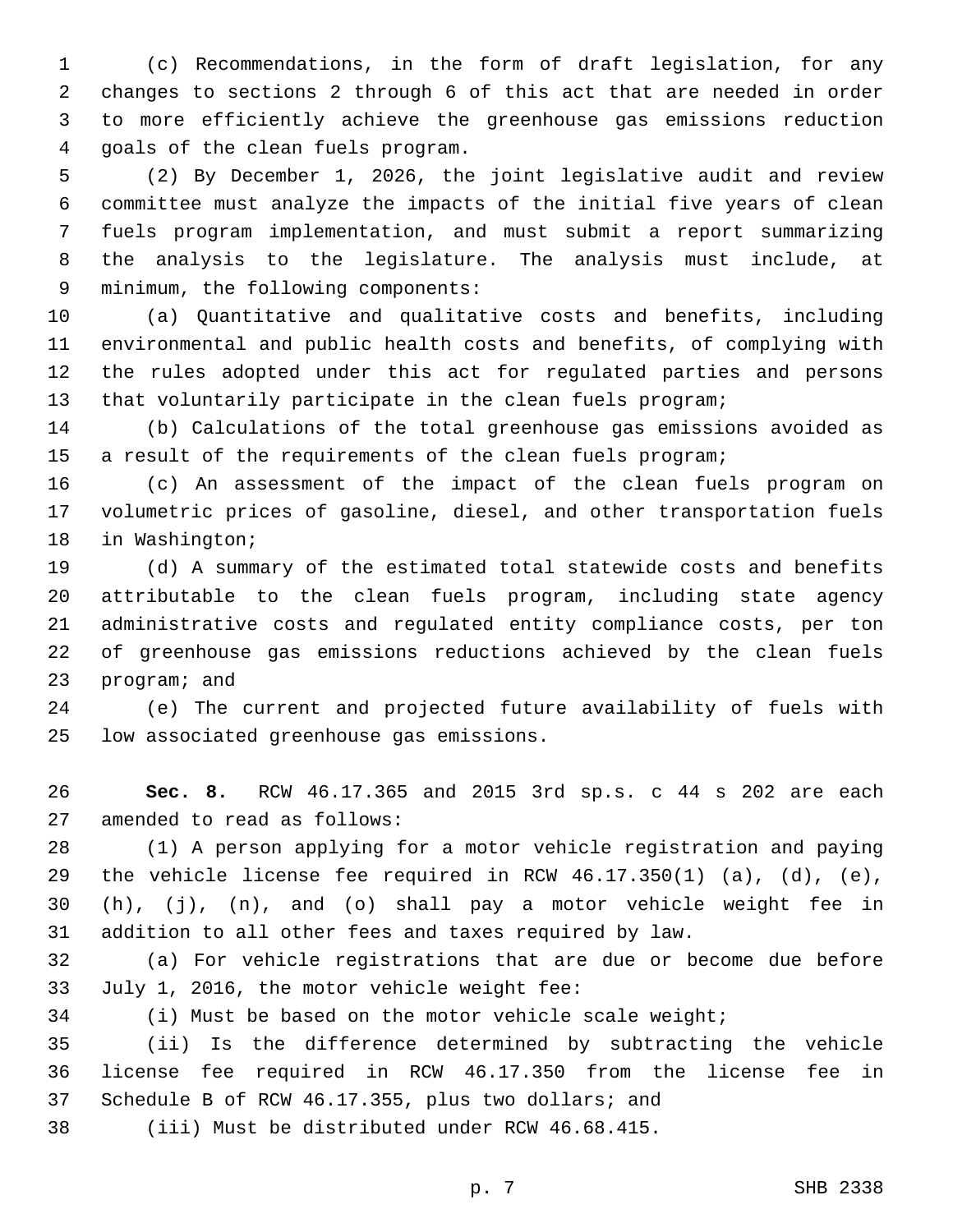(b) For vehicle registrations that are due or become due on or after July 1, 2016, the motor vehicle weight fee:2

(i) Must be based on the motor vehicle scale weight as follows:

| 4 | <b>WEIGHT</b>          | <b>FEE</b> |
|---|------------------------|------------|
| 5 | $4,000$ pounds         | \$25.00    |
| 6 | $6,000$ pounds         | \$45.00    |
| 7 | $8,000$ pounds         | \$65.00    |
| 8 | 16,000 pounds and over | \$72.00;   |

 (ii) If the resultant motor vehicle scale weight is not listed in the table provided in (b)(i) of this subsection, must be increased to 11 the next highest weight; and

 (iii) Must be distributed under RCW 46.68.415 unless prior to July 1, 2023, the actions described in (b)(iii)(A) or (B) of this subsection occur, in which case the portion of the revenue that is the result of the fee increased in this subsection must be distributed to the connecting Washington account created under RCW 17 46.68.395.

 (A) Any state agency files a notice of rule making under chapter 34.05 RCW, absent explicit legislative authorization enacted subsequent to July 1, 2015, for a rule regarding a fuel standard based upon or defined by the carbon intensity of fuel, including a 22 low carbon fuel standard or clean fuel standard.

 (B) Any state agency otherwise enacts, adopts, orders, or in any way implements a fuel standard based upon or defined by the carbon intensity of fuel, including a low carbon fuel standard or clean fuel standard, without explicit legislative authorization enacted 27 subsequent to July 1, 2015.

 (C) Nothing in this subsection acknowledges, establishes, or creates legal authority for the department of ecology or any other state agency to enact, adopt, order, or in any way implement a fuel standard based upon or defined by the carbon intensity of fuel, including a low carbon fuel standard or clean fuel standard.

 (2) A person applying for a motor home vehicle registration shall, in lieu of the motor vehicle weight fee required in subsection (1) of this section, pay a motor home vehicle weight fee of seventy- five dollars in addition to all other fees and taxes required by law. The motor home vehicle weight fee must be distributed under RCW 46.68.415.38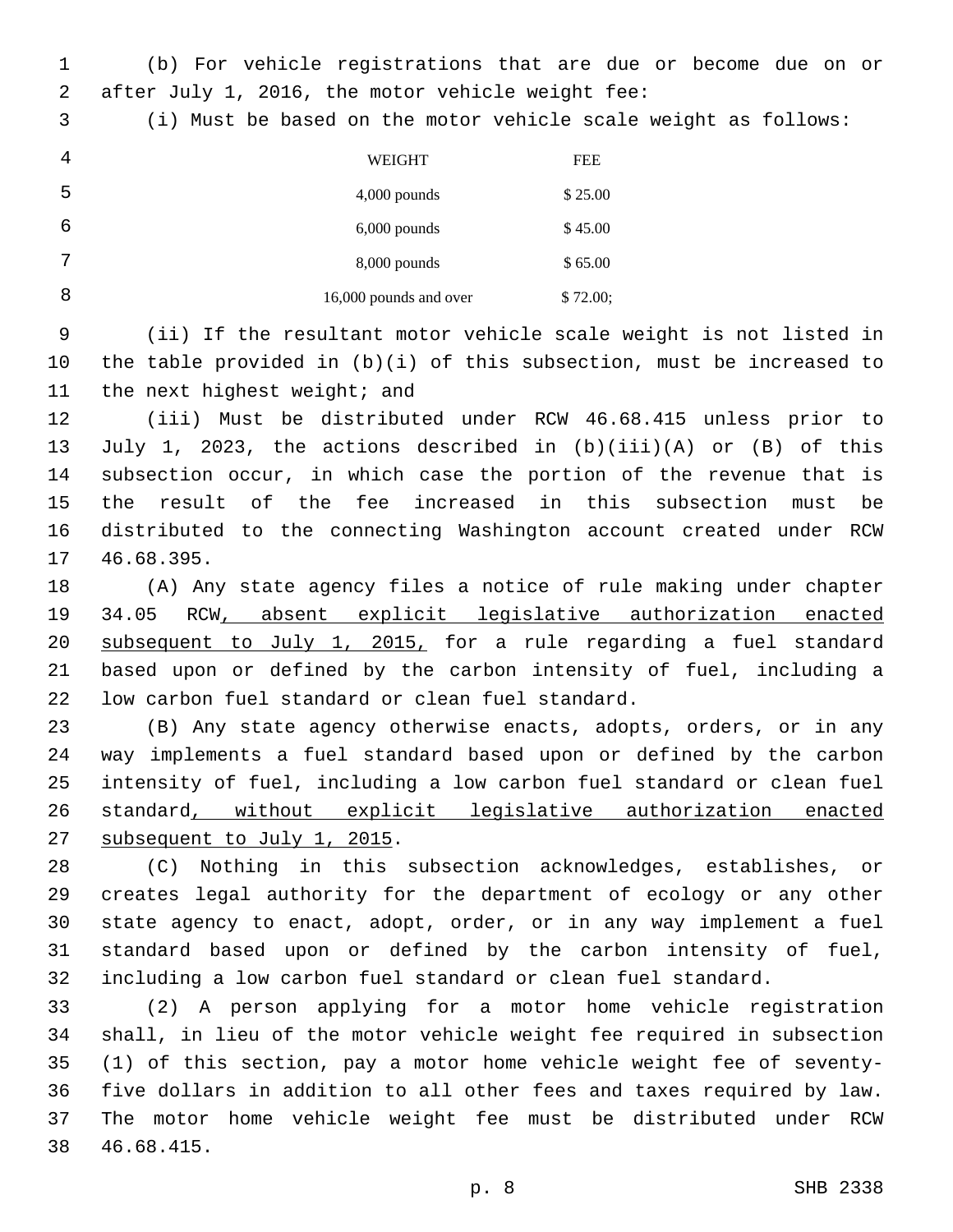(3) Beginning July 1, 2022, in addition to the motor vehicle weight fee as provided in subsection (1) of this section, the department, county auditor or other agent, or subagent appointed by the director must require an applicant to pay an additional weight fee of ten dollars, which must be distributed to the multimodal transportation account under RCW 47.66.070 unless prior to July 1, 2023, the actions described in (a) or (b) of this subsection occur, in which case the portion of the revenue that is the result of the fee increased in this subsection must be distributed to the connecting Washington account created under RCW 46.68.395.

 (a) Any state agency files a notice of rule making under chapter 34.05 RCW, absent explicit legislative authorization enacted 13 subsequent to July 1, 2015, for a rule regarding a fuel standard based upon or defined by the carbon intensity of fuel, including a 15 low carbon fuel standard or clean fuel standard.

 (b) Any state agency otherwise enacts, adopts, orders, or in any way implements a fuel standard based upon or defined by the carbon intensity of fuel, including a low carbon fuel standard or clean fuel standard, without explicit legislative authorization enacted 20 subsequent to July 1, 2015.

 (c) Nothing in this subsection acknowledges, establishes, or creates legal authority for the department of ecology or any other state agency to enact, adopt, order, or in any way implement a fuel standard based upon or defined by the carbon intensity of fuel, including a low carbon fuel standard or clean fuel standard.

(4) The department shall:26

 (a) Rely on motor vehicle empty scale weights provided by vehicle manufacturers, or other sources defined by the department, to 29 determine the weight of each motor vehicle; and

 (b) Adopt rules for determining weight for vehicles without 31 manufacturer empty scale weights.

 **Sec. 9.** RCW 46.25.100 and 2015 3rd sp.s. c 44 s 208 are each 33 amended to read as follows:

 (1) When a person has been disqualified from operating a commercial motor vehicle, the person is not entitled to have the commercial driver's license or commercial learner's permit restored until after the expiration of the appropriate disqualification period required under RCW 46.25.090 or until the department has received a drug and alcohol assessment and evidence is presented of satisfactory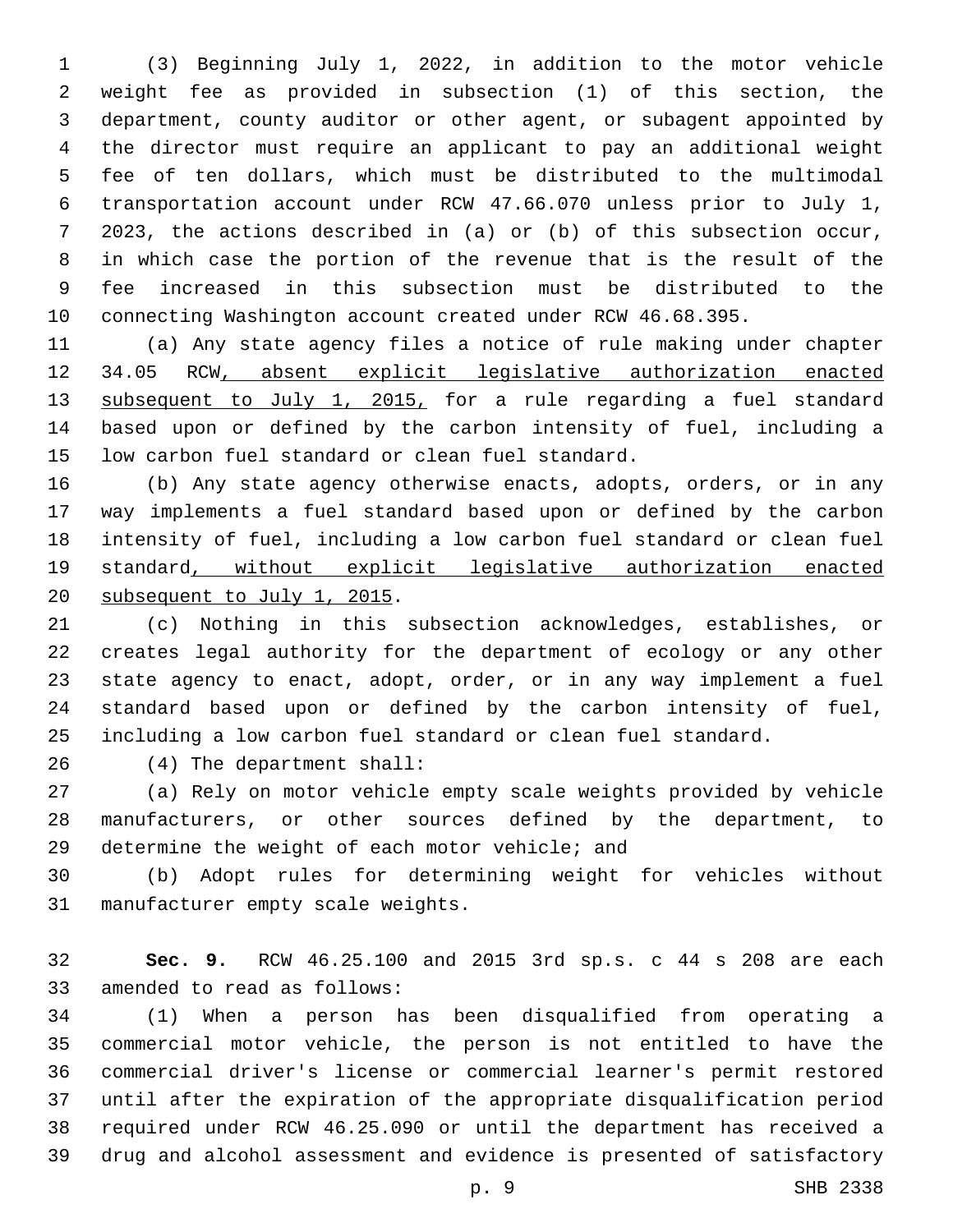participation in or completion of any required drug or alcohol treatment program for ending the disqualification under RCW 46.25.090(7). After expiration of the appropriate period and upon payment of a requalification fee of twenty dollars until June 30, 2016, and thirty-five dollars beginning July 1, 2016, or one hundred fifty dollars if the person has been disqualified under RCW 46.25.090(7), the person may apply for a new, duplicate, or renewal commercial driver's license or commercial learner's permit as provided by law. If the person has been disqualified for a period of one year or more, the person shall demonstrate that he or she meets the commercial driver's license or commercial learner's permit qualification standards specified in RCW 46.25.060.

 (2) The fees under this section must be deposited into the highway safety fund unless prior to July 1, 2023, the actions described in (a) or (b) of this subsection occur, in which case the portion of the revenue that is the result of the fee increased in section 208, chapter 44, Laws of 2015 3rd sp. sess. must be distributed to the connecting Washington account created under RCW 19 46.68.395.

 (a) Any state agency files a notice of rule making under chapter 34.05 RCW, absent explicit legislative authorization enacted subsequent to July 1, 2015, for a rule regarding a fuel standard based upon or defined by the carbon intensity of fuel, including a 24 low carbon fuel standard or clean fuel standard.

 (b) Any state agency otherwise enacts, adopts, orders, or in any way implements a fuel standard based upon or defined by the carbon intensity of fuel, including a low carbon fuel standard or clean fuel standard, without explicit legislative authorization enacted 29 subsequent to July 1, 2015.

 (c) Nothing in this subsection acknowledges, establishes, or creates legal authority for the department of ecology or any other state agency to enact, adopt, order, or in any way implement a fuel standard based upon or defined by the carbon intensity of fuel, including a low carbon fuel standard or clean fuel standard.

 **Sec. 10.** RCW 46.20.202 and 2017 c 310 s 3 are each amended to 36 read as follows:

 (1) The department may enter into a memorandum of understanding with any federal agency for the purposes of facilitating the crossing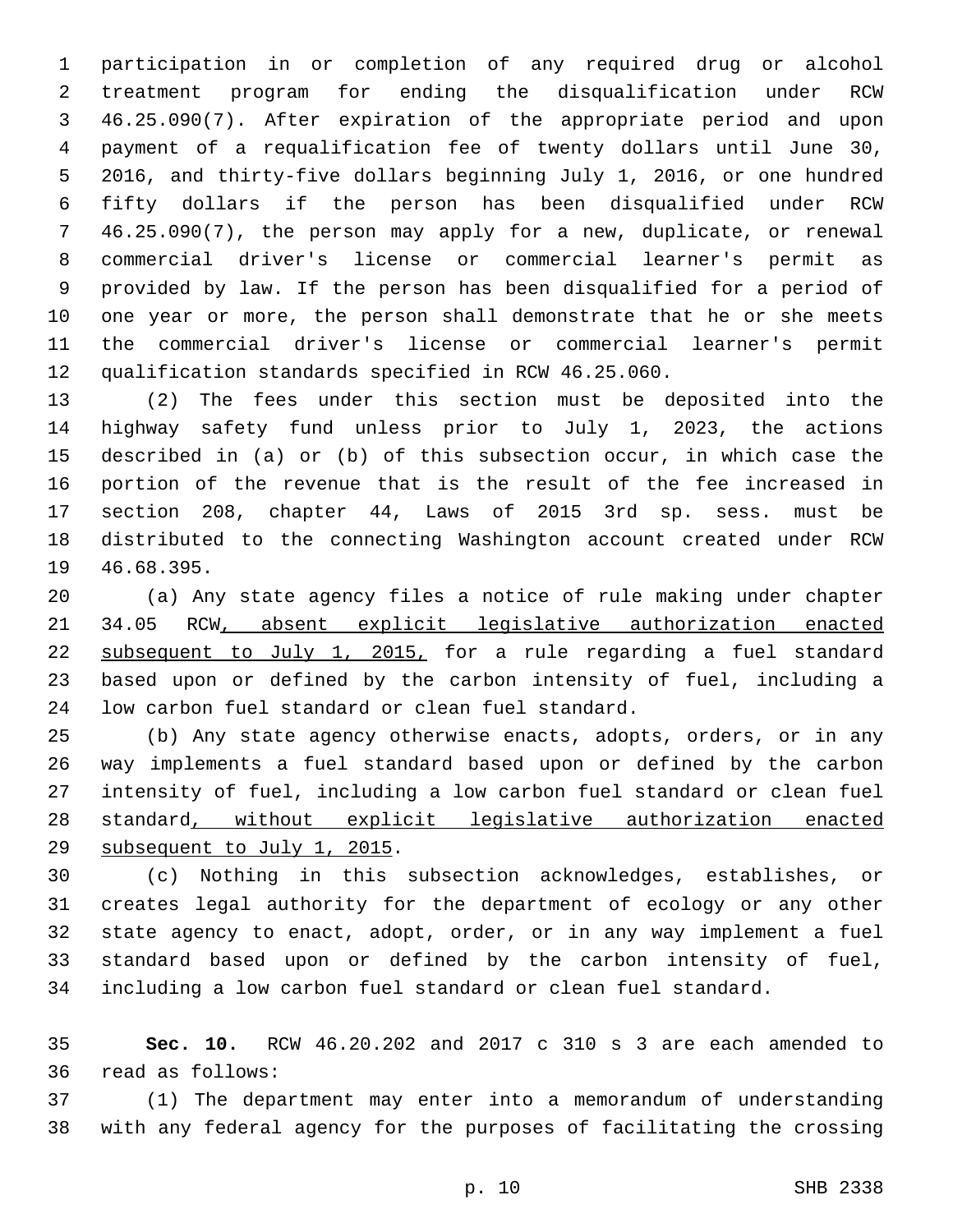of the border between the state of Washington and the Canadian 2 province of British Columbia.

 (2) The department may enter into an agreement with the Canadian province of British Columbia for the purposes of implementing a 5 border-crossing initiative.

 (3)(a) The department may issue an enhanced driver's license or identicard for the purposes of crossing the border between the state of Washington and the Canadian province of British Columbia to an applicant who provides the department with proof of: United States citizenship, identity, and state residency. The department shall continue to offer a standard driver's license and identicard. If the department chooses to issue an enhanced driver's license, the department must allow each applicant to choose between a standard driver's license or identicard, or an enhanced driver's license or 15 identicard.

 (b) The department shall implement a one-to-many biometric matching system for the enhanced driver's license or identicard. An applicant for an enhanced driver's license or identicard shall submit a biometric identifier as designated by the department. The biometric identifier must be used solely for the purpose of verifying the identity of the holders and for any purpose set out in RCW 46.20.037. Applicants are required to sign a declaration acknowledging their 23 understanding of the one-to-many biometric match.

 (c) The enhanced driver's license or identicard must include reasonable security measures to protect the privacy of Washington state residents, including reasonable safeguards to protect against unauthorized disclosure of data about Washington state residents. If the enhanced driver's license or identicard includes a radio frequency identification chip, or similar technology, the department shall ensure that the technology is encrypted or otherwise secure 31 from unauthorized data access.

 (d) The requirements of this subsection are in addition to the requirements otherwise imposed on applicants for a driver's license or identicard. The department shall adopt such rules as necessary to meet the requirements of this subsection. From time to time the department shall review technological innovations related to the security of identity cards and amend the rules related to enhanced driver's licenses and identicards as the director deems consistent with this section and appropriate to protect the privacy of 40 Washington state residents.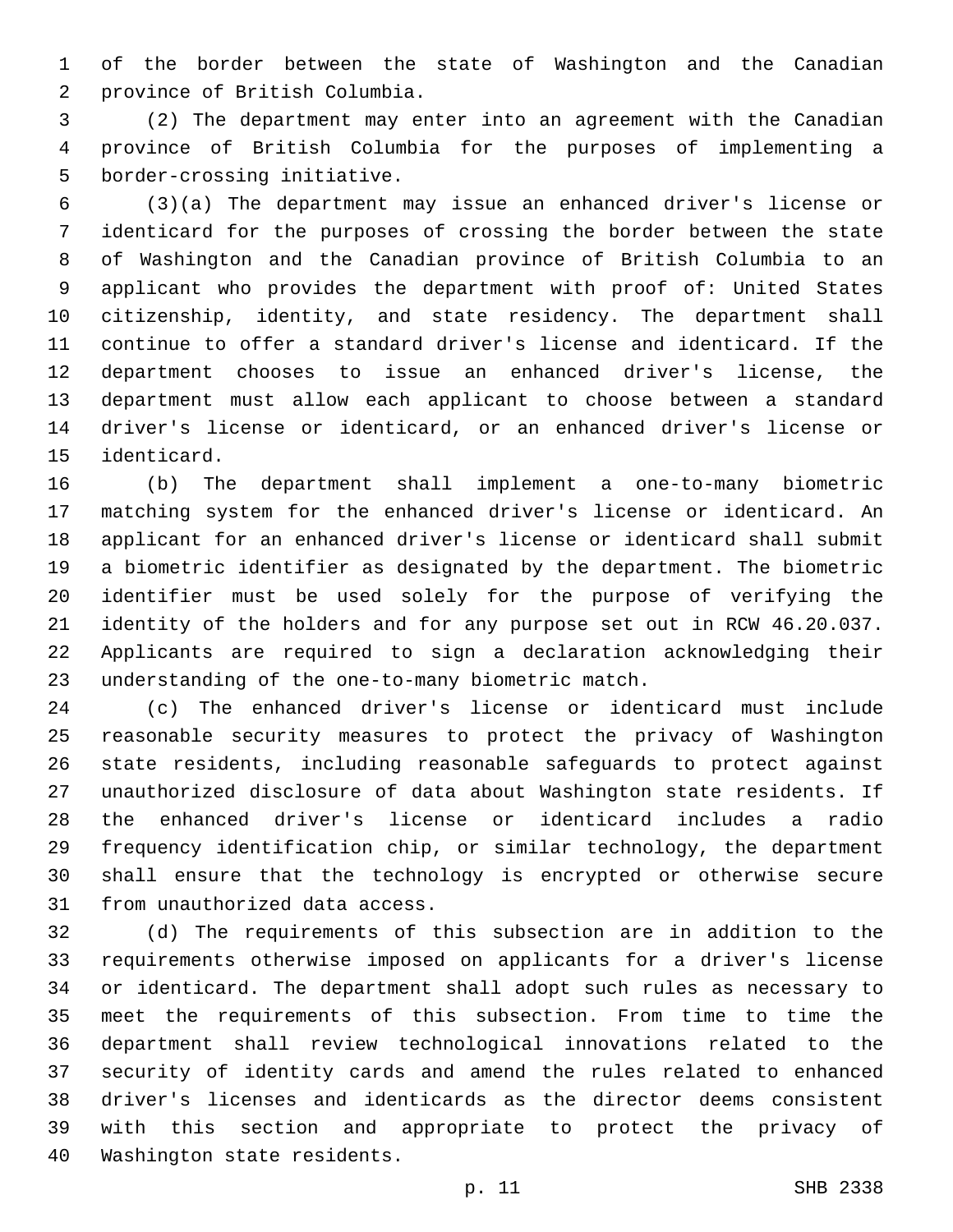(e) Notwithstanding RCW 46.20.118, the department may make images associated with enhanced drivers' licenses or identicards from the negative file available to United States customs and border agents 4 for the purposes of verifying identity.

 (4) Beginning on July 23, 2017, the fee for an enhanced driver's license or enhanced identicard is twenty-four dollars, which is in addition to the fees for any regular driver's license or identicard. If the enhanced driver's license or enhanced identicard is issued, renewed, or extended for a period other than six years, the fee for each class is four dollars for each year that the enhanced driver's license or enhanced identicard is issued, renewed, or extended.

 (5) The enhanced driver's license and enhanced identicard fee under this section must be deposited into the highway safety fund unless prior to July 1, 2023, the actions described in (a) or (b) of this subsection occur, in which case the portion of the revenue that is the result of the fee increased in section 209, chapter 44, Laws of 2015 3rd sp. sess. must be distributed to the connecting 18 Washington account created under RCW 46.68.395.

 (a) Any state agency files a notice of rule making under chapter 34.05 RCW, absent explicit legislative authorization enacted subsequent to July 1, 2015, for a rule regarding a fuel standard based upon or defined by the carbon intensity of fuel, including a 23 low carbon fuel standard or clean fuel standard.

 (b) Any state agency otherwise enacts, adopts, orders, or in any way implements a fuel standard based upon or defined by the carbon intensity of fuel, including a low carbon fuel standard or clean fuel standard, without explicit legislative authorization enacted 28 subsequent to July 1, 2015.

 (c) Nothing in this subsection acknowledges, establishes, or creates legal authority for the department of ecology or any other state agency to enact, adopt, order, or in any way implement a fuel standard based upon or defined by the carbon intensity of fuel, including a low carbon fuel standard or clean fuel standard.

 **Sec. 11.** RCW 46.25.052 and 2015 3rd sp.s. c 44 s 206 are each 35 amended to read as follows:

 (1) The department may issue a CLP to an applicant who is at least eighteen years of age and holds a valid Washington state 38 driver's license and who has: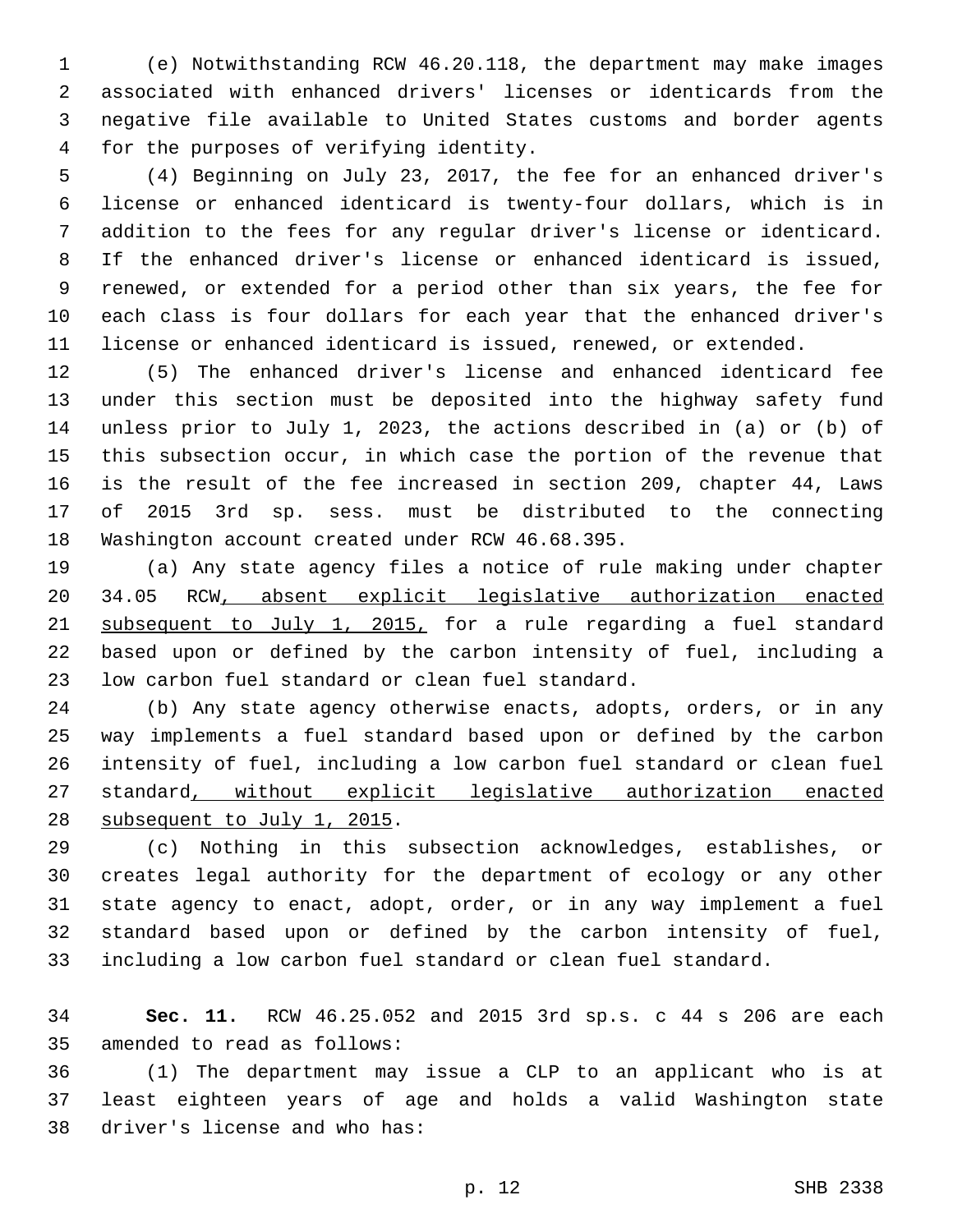(a) Submitted an application on a form or in a format provided by 2 the department;

 (b) Passed the general knowledge examination required for issuance of a CDL under RCW 46.25.060 for the commercial motor vehicle classification in which the applicant operates or expects to 6 operate; and

 (c) Paid the appropriate examination fee or fees and an application fee of ten dollars until June 30, 2016, and forty dollars 9 beginning July 1, 2016.

 (2) A CLP must be marked "commercial learner's permit" or "CLP," and must be, to the maximum extent practicable, tamperproof. Other than a photograph of the applicant, it must include, but not be limited to, the information required on a CDL under RCW 46.25.080(1).

 (3) The holder of a CLP may drive a commercial motor vehicle on a highway only when in possession of a valid driver's license and accompanied by the holder of a valid CDL who has the proper CDL classification and endorsement or endorsements necessary to operate the commercial motor vehicle. The CDL holder must at all times be physically present in the front seat of the vehicle next to the CLP holder or, in the case of a passenger vehicle, directly behind or in the first row behind the driver and must have the CLP holder under 22 observation and direct supervision.

 (4) A CLP may be classified in the same manner as a CDL under RCW  $46.25.080(2)(a)$ .

 (5) CLPs may be issued with only P, S, or N endorsements as described in RCW 46.25.080(2)(b).26

 (a) The holder of a CLP with a P endorsement must have taken and passed the P endorsement knowledge examination. The holder of a CLP with a P endorsement is prohibited from operating a commercial motor vehicle carrying passengers other than authorized employees or representatives of the department and the federal motor carrier safety administration, examiners, other trainees, and the CDL holder accompanying the CLP holder as required under subsection (2) of this section. The P endorsement must be class specific.

 (b) The holder of a CLP with an S endorsement must have taken and passed the S endorsement knowledge examination. The holder of a CLP with an S endorsement is prohibited from operating a school bus with passengers other than authorized employees or representatives of the department and the federal motor carrier safety administration,

p. 13 SHB 2338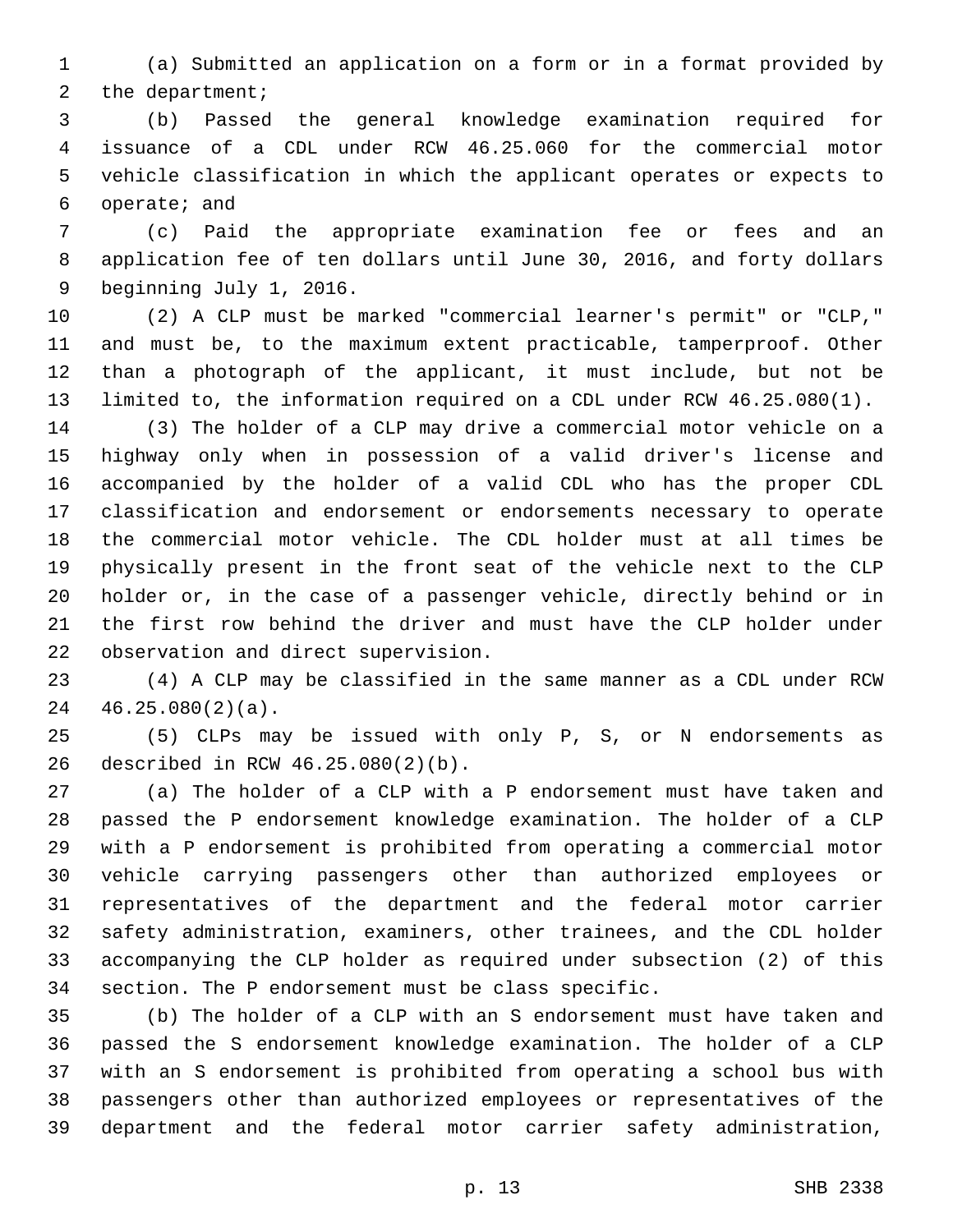examiners, other trainees, and the CDL holder accompanying the CLP holder as required under subsection (2) of this section.

 (c) The holder of a CLP with an N endorsement must have taken and passed the N endorsement knowledge examination. The holder of a CLP with an N endorsement may only operate an empty tank vehicle and is prohibited from operating any tank vehicle that previously contained hazardous materials and has not been purged of any residue.

 (6) A CLP may be issued with appropriate restrictions as described in RCW 46.25.080(2)(c). In addition, a CLP may be issued 10 with the following restrictions:

 (a) "P" restricts the driver from operating a bus with 12 passengers;

 (b) "X" restricts the driver from operating a tank vehicle that 14 contains cargo; and

(c) Any restriction as established by rule of the department.

 (7) The holder of a CLP is not authorized to operate a commercial 17 motor vehicle transporting hazardous materials.

 (8) A CLP may not be issued for a period to exceed one hundred eighty days. The department may renew the CLP for one additional one hundred eighty-day period without requiring the CLP holder to retake the general and endorsement knowledge examinations.

 (9) The department must transmit the fees collected for CLPs to the state treasurer for deposit in the highway safety fund unless prior to July 1, 2023, the actions described in (a) or (b) of this subsection occur, in which case the portion of the revenue that is the result of the fee increased in section 206, chapter 44, Laws of 2015 3rd sp. sess. must be distributed to the connecting Washington 28 account created under RCW 46.68.395.

 (a) Any state agency files a notice of rule making under chapter 34.05 RCW, absent explicit legislative authorization enacted subsequent to July 1, 2015, for a rule regarding a fuel standard based upon or defined by the carbon intensity of fuel, including a 33 low carbon fuel standard or clean fuel standard.

 (b) Any state agency otherwise enacts, adopts, orders, or in any way implements a fuel standard based upon or defined by the carbon intensity of fuel, including a low carbon fuel standard or clean fuel standard, without explicit legislative authorization enacted 38 subsequent to July 1, 2015.

 (c) Nothing in this subsection acknowledges, establishes, or creates legal authority for the department of ecology or any other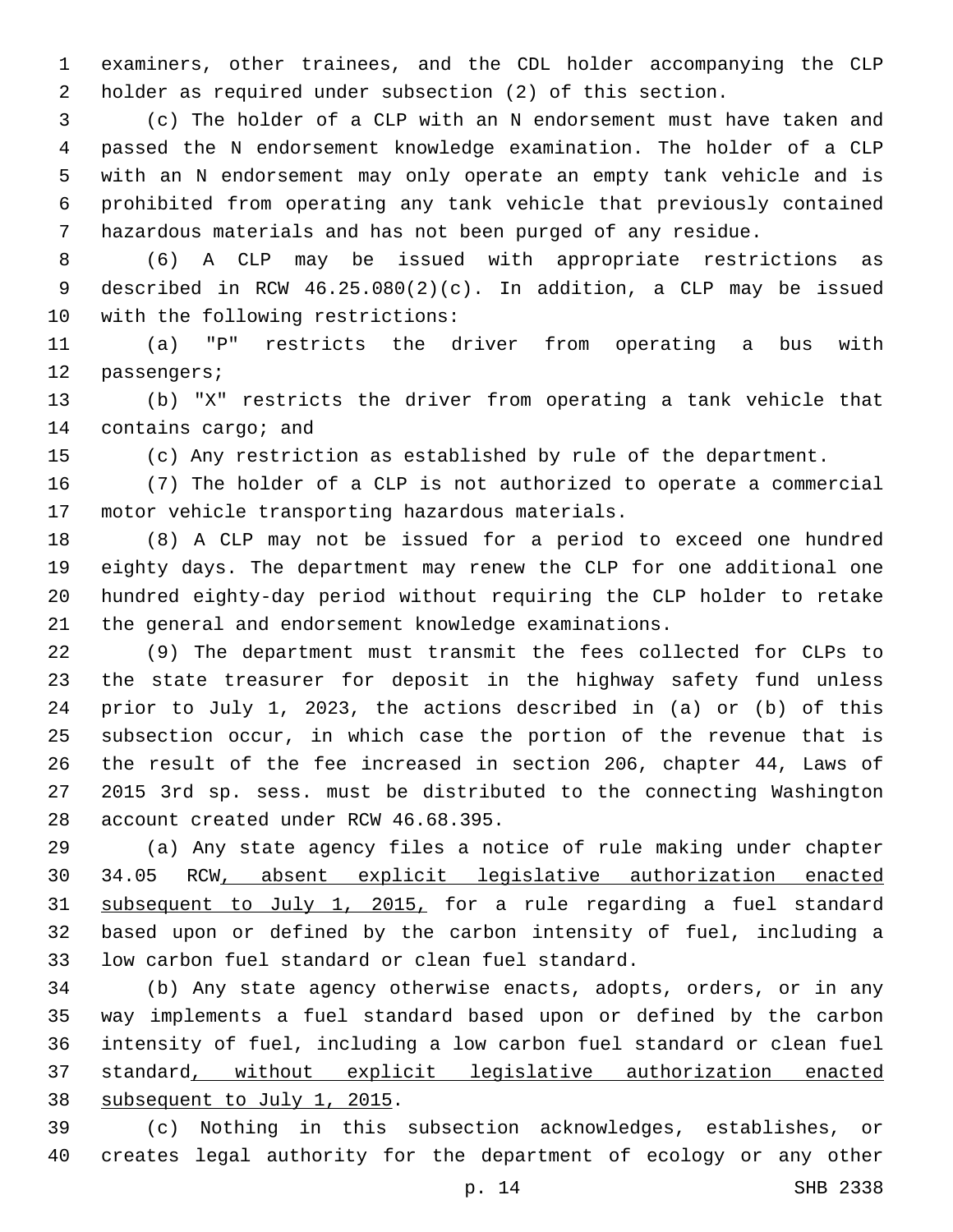state agency to enact, adopt, order, or in any way implement a fuel standard based upon or defined by the carbon intensity of fuel, including a low carbon fuel standard or clean fuel standard.

 **Sec. 12.** RCW 46.25.060 and 2015 3rd sp.s. c 44 s 207 are each 5 amended to read as follows:

 (1)(a) No person may be issued a commercial driver's license 7 unless that person:

8 (i) Is a resident of this state;

 (ii) Has successfully completed a course of instruction in the operation of a commercial motor vehicle that has been approved by the director or has been certified by an employer as having the skills 12 and training necessary to operate a commercial motor vehicle safely;

 (iii) If he or she does not hold a valid commercial driver's license of the appropriate classification, has been issued a commercial learner's permit under RCW 46.25.052; and

 (iv) Has passed a knowledge and skills examination for driving a commercial motor vehicle that complies with minimum federal standards established by federal regulation enumerated in 49 C.F.R. Part 383, subparts F, G, and H, in addition to other requirements imposed by state law or federal regulation. The department may not allow the person to take the skills examination during the first fourteen days after initial issuance of the person's commercial learner's permit. The examinations must be prescribed and conducted by the department.

 (b) In addition to the fee charged for issuance or renewal of any license, the applicant shall pay a fee of no more than ten dollars until June 30, 2016, and thirty-five dollars beginning July 1, 2016, for the classified knowledge examination, classified endorsement knowledge examination, or any combination of classified license and endorsement knowledge examinations. The applicant shall pay a fee of no more than one hundred dollars until June 30, 2016, and two hundred fifty dollars beginning July 1, 2016, for each classified skill examination or combination of classified skill examinations conducted 33 by the department.

 (c) The department may authorize a person, including an agency of this or another state, an employer, a private driver training facility, or other private institution, or a department, agency, or instrumentality of local government, to administer the skills examination specified by this section under the following conditions: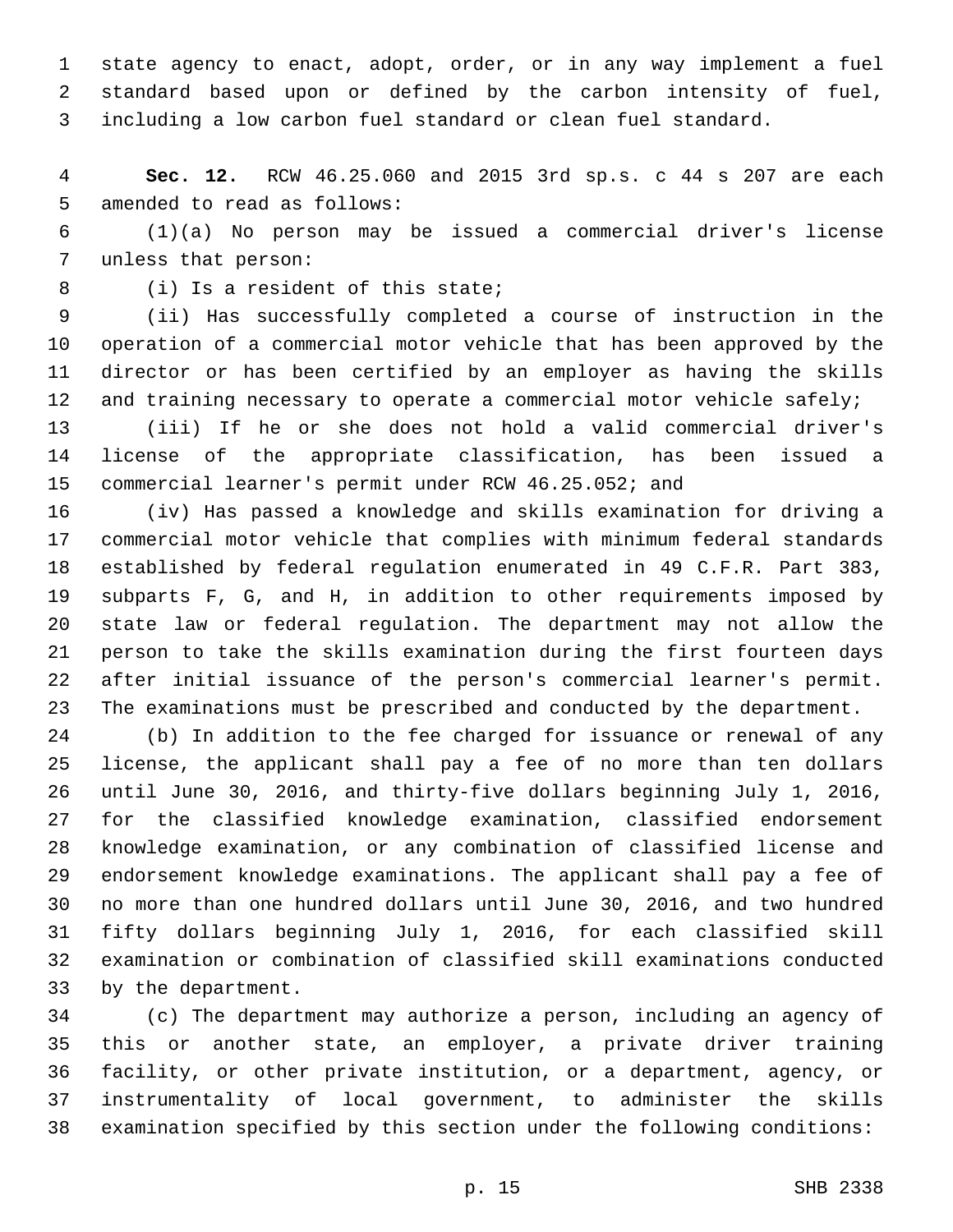(i) The examination is the same which would otherwise be 2 administered by the state;

 (ii) The third party has entered into an agreement with the state that complies with the requirements of 49 C.F.R. Sec. 383.75; and

 (iii) The director has adopted rules as to the third party testing program and the development and justification for fees 7 charged by any third party.

 (d) If the applicant's primary use of a commercial driver's license is for any of the following, then the applicant shall pay a fee of no more than seventy-five dollars until June 30, 2016, and two hundred twenty-five dollars beginning July 1, 2016, for the classified skill examination or combination of classified skill examinations whether conducted by the department or a third-party 14 tester:

 (i) Public benefit not-for-profit corporations that are federally 16 supported head start programs; or

 (ii) Public benefit not-for-profit corporations that support early childhood education and assistance programs as described in RCW  $((43.215.405(2)))$   $43.216.505(2)$ .

 (e) Beginning July 1, 2016, if the applicant's primary use of a commercial driver's license is to drive a school bus, the applicant shall pay a fee of no more than one hundred dollars for the classified skill examination or combination of classified skill 24 examinations conducted by the department.

 (f) Beginning July 1, 2016, payment of the examination fees under this subsection entitles the applicant to take the examination up to 27 two times in order to pass.

 (2)(a) The department may waive the skills examination and the requirement for completion of a course of instruction in the operation of a commercial motor vehicle specified in this section for a commercial driver's license applicant who meets the requirements of 32 49 C.F.R. Sec. 383.77.

 (b) An applicant who operates a commercial motor vehicle for agribusiness purposes is exempt from the course of instruction completion and employer skills and training certification requirements under this section. By January 1, 2010, the department shall submit recommendations regarding the continuance of this exemption to the transportation committees of the legislature. For purposes of this subsection (2)(b), "agribusiness" means a private carrier who in the normal course of business primarily transports: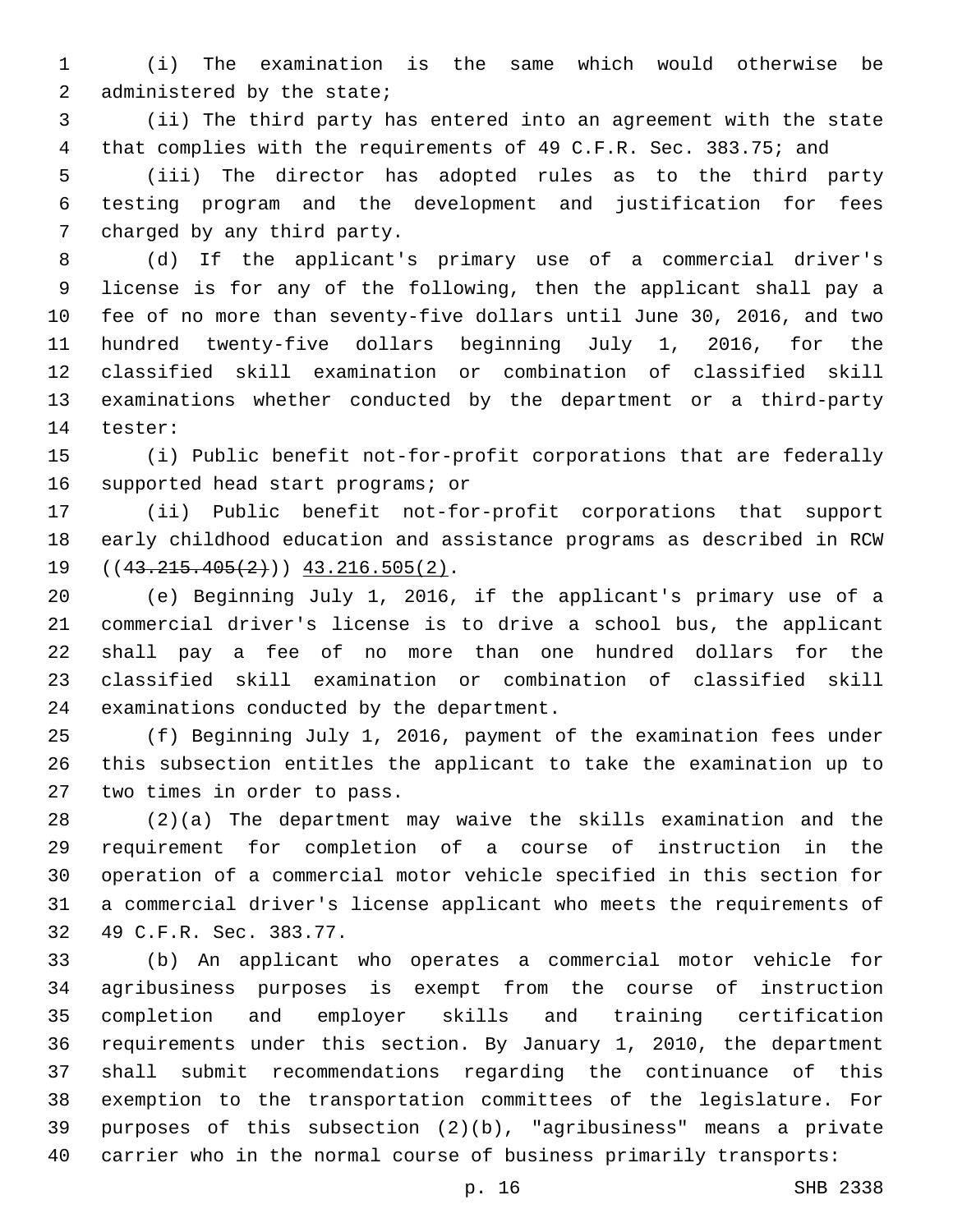(i) Farm machinery, farm equipment, implements of husbandry, farm 2 supplies, and materials used in farming;

 (ii) Agricultural inputs, such as seed, feed, fertilizer, and 4 crop protection products;

 (iii) Unprocessed agricultural commodities, as defined in RCW 17.21.020, where such commodities are produced by farmers, ranchers, 7 vineyardists, or orchardists; or

(iv) Any combination of (b)(i) through (iii) of this subsection.

 The department shall notify the transportation committees of the legislature if the federal government takes action affecting the 11 exemption provided in this subsection  $(2)(b)$ .

 (3) A commercial driver's license or commercial learner's permit may not be issued to a person while the person is subject to a disqualification from driving a commercial motor vehicle, or while the person's driver's license is suspended, revoked, or canceled in any state, nor may a commercial driver's license be issued to a person who has a commercial driver's license issued by any other state unless the person first surrenders all such licenses, which must be returned to the issuing state for cancellation.

 (4) The fees under this section must be deposited into the highway safety fund unless prior to July 1, 2023, the actions described in (a) or (b) of this subsection occur, in which case the portion of the revenue that is the result of the fee increased in section 207, chapter 44, Laws of 2015 3rd sp. sess. must be distributed to the connecting Washington account created under RCW 46.68.395.26

 (a) Any state agency files a notice of rule making under chapter 34.05 RCW, absent explicit legislative authorization enacted subsequent to July 1, 2015, for a rule regarding a fuel standard based upon or defined by the carbon intensity of fuel, including a 31 low carbon fuel standard or clean fuel standard.

 (b) Any state agency otherwise enacts, adopts, orders, or in any way implements a fuel standard based upon or defined by the carbon intensity of fuel, including a low carbon fuel standard or clean fuel standard, without explicit legislative authorization enacted 36 subsequent to July 1, 2015.

 (c) Nothing in this subsection acknowledges, establishes, or creates legal authority for the department of ecology or any other state agency to enact, adopt, order, or in any way implement a fuel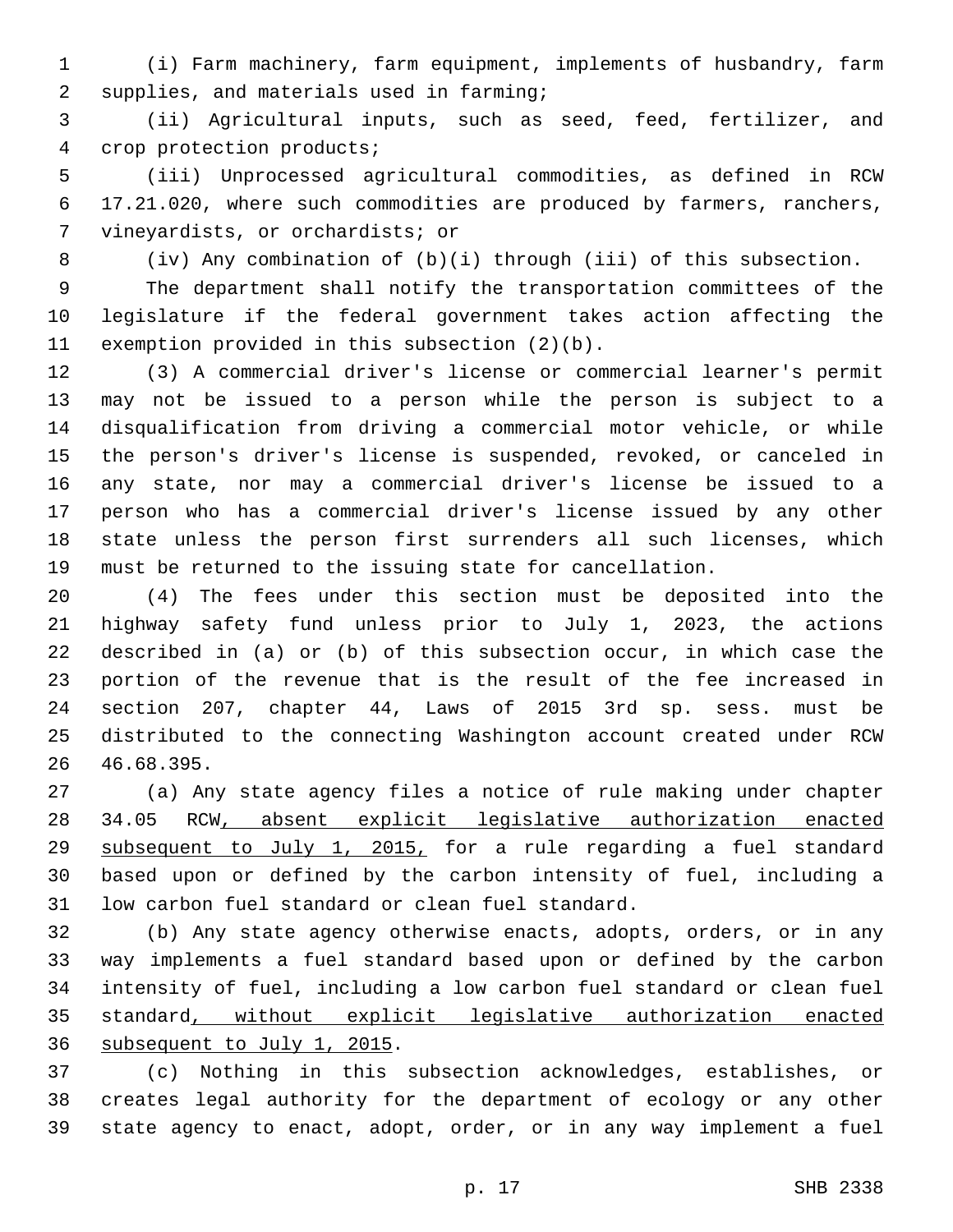standard based upon or defined by the carbon intensity of fuel, including a low carbon fuel standard or clean fuel standard.

 **Sec. 13.** RCW 70.94.015 and 1998 c 321 s 33 are each amended to 4 read as follows:

 (1) The air pollution control account is established in the state treasury. All receipts collected by or on behalf of the department from RCW 70.94.151(2), and receipts from nonpermit program sources under RCW 70.94.152(1) and 70.94.154(7), and all receipts from RCW 70.94.650, 70.94.660, 82.44.020(2), and 82.50.405 shall be deposited into the account. Moneys in the account may be spent only after appropriation. Expenditures from the account may be used only to develop and implement the provisions of chapters 70.94 and 70.120 13 RCW, including for expenditures consistent with section 6(2) of this 14 <u>act</u>.

 (2) The amounts collected and allocated in accordance with this section shall be expended upon appropriation except as otherwise provided in this section and in accordance with the following 18 limitations:

 Portions of moneys received by the department of ecology from the air pollution control account shall be distributed by the department 21 to local authorities based on:

 (a) The level and extent of air quality problems within such 23 authority's jurisdiction;

 (b) The costs associated with implementing air pollution 25 regulatory programs by such authority; and

 (c) The amount of funding available to such authority from other sources, whether state, federal, or local, that could be used to 28 implement such programs.

 (3) The air operating permit account is created in the custody of the state treasurer. All receipts collected by or on behalf of the department from permit program sources under RCW 70.94.152(1), 70.94.161, 70.94.162, and 70.94.154(7) shall be deposited into the account. Expenditures from the account may be used only for the activities described in RCW 70.94.152(1), 70.94.161, 70.94.162, and 70.94.154(7). Moneys in the account may be spent only after 36 appropriation.